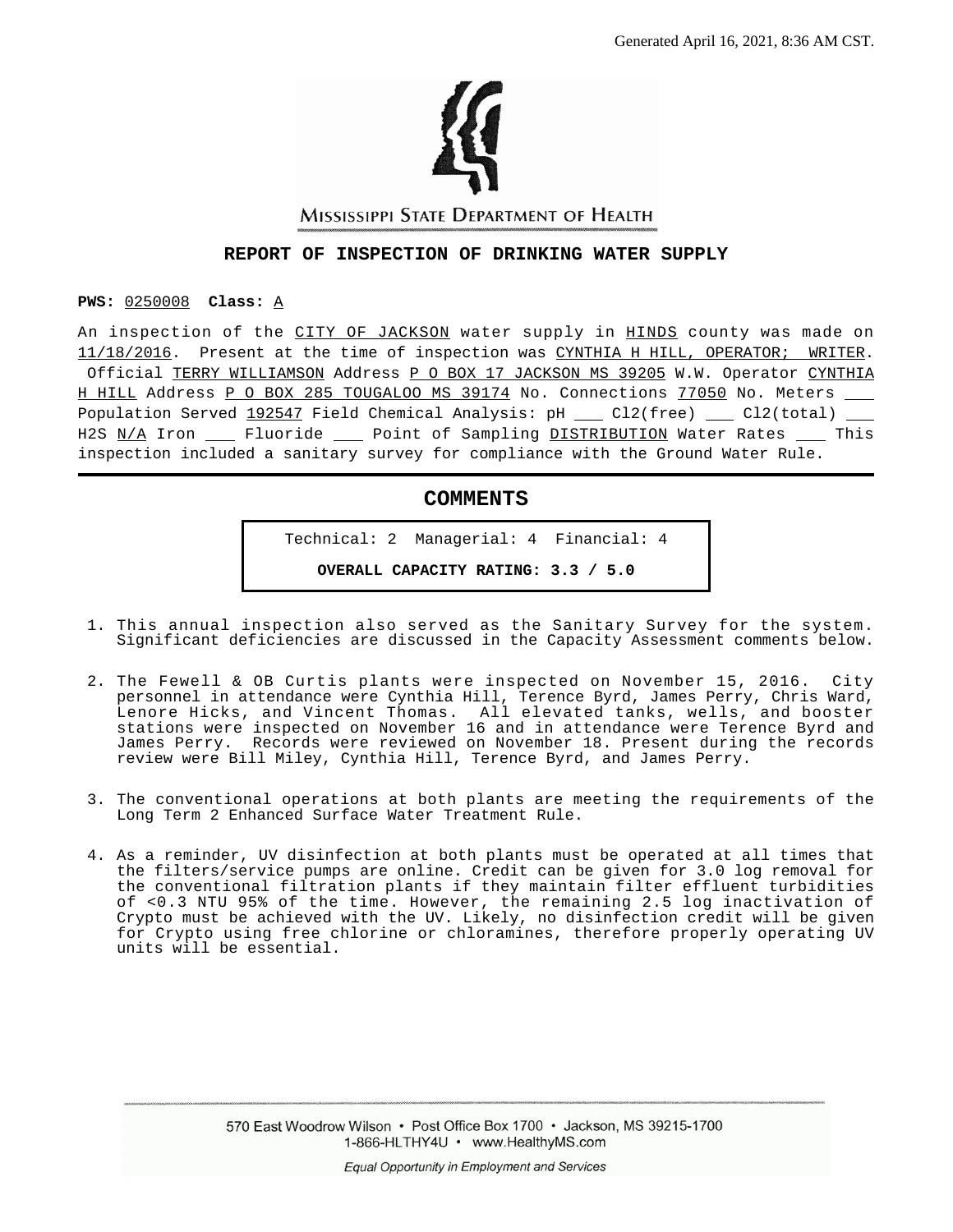- 5. It is important that anytime a UV unit is taken offline, and the corresponding filter or high service pump remains online, the City is able to demonstrate that the appropriate free chlorine concentration is maintained between the point of chlorine injection and the point of ammonia injection in order to inactivate viruses. Calculations should be kept in the plant records showing that the appropriate CT is maintained anytime a service pump remains online with a UV unit down at either plant. Alternatively, the high service pump can be taken offline when its UV is down.
- 6. At the time of inspection, the Maddox Road (well) system was still online. PChem samples were collected from all wells. These raw water samples are collected every five years. The field results for iron, pH, and temperature are given below:

|             | Fe          | рH  | Temp |  |
|-------------|-------------|-----|------|--|
| $Well1$ #1: | $0.0$ ppm   | 8.7 | 88 F |  |
| $Well1$ #2: | $0.1$ ppm   | 8.8 | 92 F |  |
| $Well1$ #3: | $< 0.1$ ppm | 8.7 | 89 F |  |
| $Well1$ #5: | $< 0.1$ ppm | 8.9 | 90 F |  |
| $Well1$ #6: | $0.0$ ppm   | 8.9 | 92 F |  |
| $Well1$ #7: | $0.1$ ppm   | 8.7 | 90 F |  |

 7. The latest pump test result report states that Wells #2, 5, and 7 should be either pulled or monitored over the next year. They all have experienced a big drop in capacity, causing longer run times. We recommend following up with the recommendations as possible.

\*\*\*CAPACITY ASSESSMENT COMMENTS\*\*\*

- 8. T1 and T2-1 were not given due to the new target alkalinity and hardness levels not being maintained. These levels were given after the City exceeded the action level for lead during the last three rounds of sampling. Pilot studies at both treatment plants were in place at the time of inspection.
- 9. The City is under a State issued Compliance Plan to resolve Lead and Copper problems. As a requirement of the plan, the system was to ensure functional treatment of water in the current system to maintain a constant pH of at least 8.5 and alkalinity between 50 mg/L and 70 mg/L. As monthly operating reports have shown over the last several months, pH levels have increased to meet or exceed the Compliance Plan Requirement. However the alkalinity levels noted in the Compliance Plan have yet to be achieved. According to Consulting Engineers working with the system, the levels of 50 mg/L to 70 mg/L cannot be achieved by current treatment facilities. However, the Compliance Plan requires the system to continue efforts to optimize the treatment process in order to further minimize the corrosivity of the water entering the distribution. Once the ongoing corrosion study is complete, the system should implement the treatment recommendations as soon as possible to comply with the Compliance Plan and the requirements of the Lead and Copper Rule.
- 10. Credit for T2-1 was not given due to the fact that the membranes at O.B. Curtis were still failing the membrane integrity testing. Mrs. Hill reported that they have had trouble with the air compressor used in the integrity testing, as well as having some pinholes in the MIT lines. Mrs. Hill stated that they would be purchasing a new air compressor by the end of the year.
- 11. Credit for M3 was not given due to the City exceeding the action level for lead.
- 12. Credit was not given for T5-1 because the system does not have the ability to provide water during a prolonged power outage. In order to get credit next year, the City will need to obtain generators capable of keeping pressure in the system during a prolonged power outage.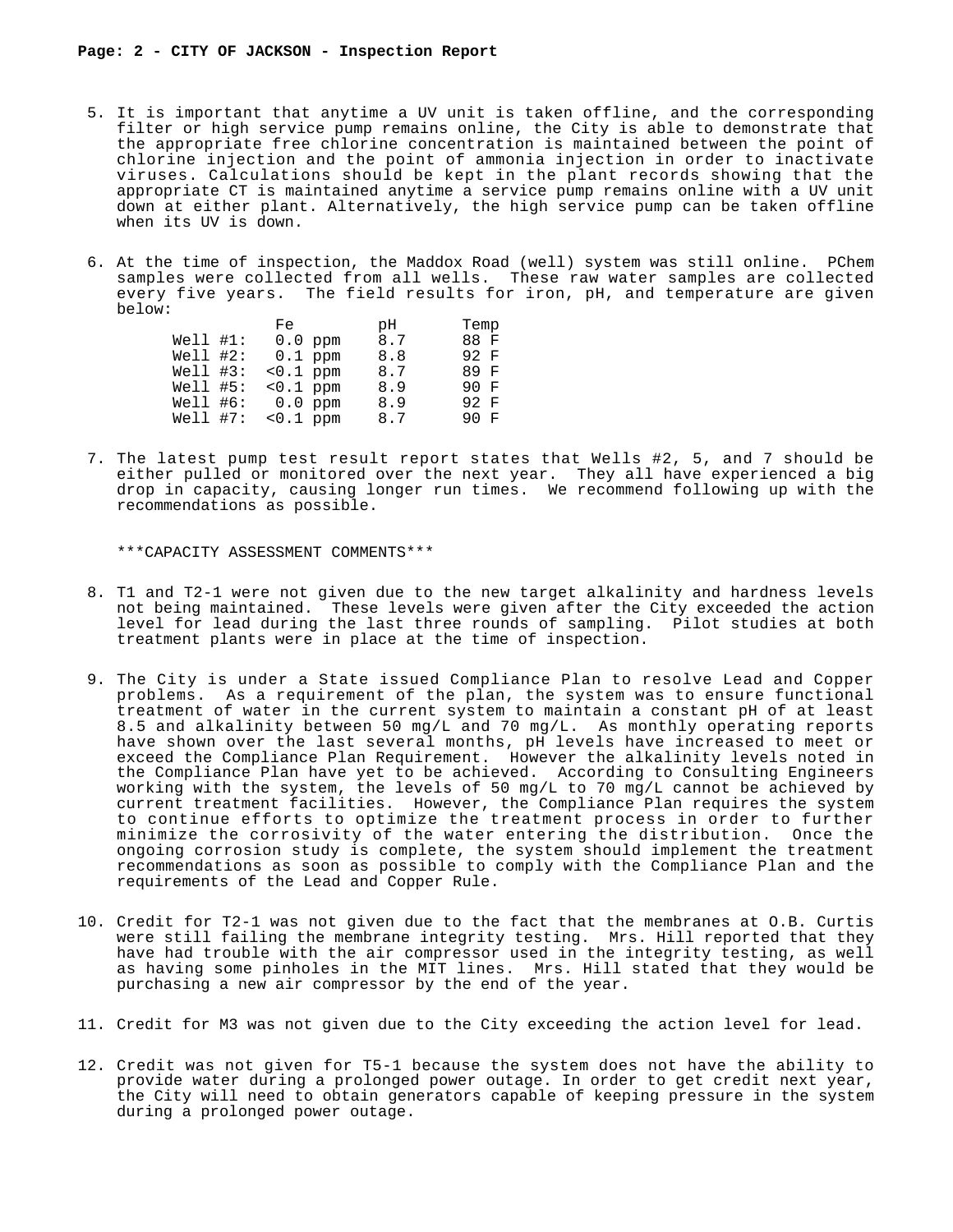13. Credit for F3 was not given as the City has not been cutting off. Mr. Miley reported that 85-89% of the meters are being read monthly. Three signal repeaters had been knocked down and they are waiting to have them restored. Once all meters are able to be read accurately, they will go back to following their cut-off policy.

\*\*\* FEWELL PLANT COMMENTS \*\*\*

- 14. The turbidities of all online filters were less than 0.3 NTU at the time of inspection. Turbidity readings are automatically saved every 5 minutes.
- 15. The following items need to be addressed: Claritrac sludge removal system still needs some valves to be 100% operational; rehabilitate the intake screens; new transformer at the intake to handle all components. In the past few months, there has been some ground movement/collapsing near the round intake building. Mr. Byrd reported they were having some quotes prepared to fix the damage.
- 16. The following analyses were completed on the finished water from the plant and the results were as follows: Turbidity = 0.134; pH = 9.3; Total Chlorine Residual = 3.3 mg/L; Free Chlorine Residual =  $0.1$  mg/L;  $\text{Color}$  = 5; Manganese = 0.04 mg/L; Fluoride = 1.0 mg/L; Free ammonia = 0.48 mg/l; Monochloramine = 2.64 mg/l; Alkalinity =  $40.7 \text{ mg/L}$ ; Hardness =  $67.4 \text{ mg/L}$ ; Iron =  $0.01 \text{ mg/L}$ . The total plant output was 10.0 MGD.

\*\*\* O.B. PLANT COMMENTS\*\*\*

- 17. The turbidities of all online filters and online membrane trains were less than 0.3 NTU at the time of inspection.
- 18. As stated above, all membrane trains were failing the membrane integrity testing. Therefore, we cannot give any log removal credit for the membranes. This a serious issue and must be corrected before the membrane treatment must be taken offline. The lifespan of the membranes is greatly shortened due to them not being protected from the weather. The membranes that are designed to last 10 years are only lasting a third of that due to the lack of cover. Each of the 6 membrane trains need new fibers in the form of individual cassettes or full modules. Both the cover to protect the membrane treatment train AND new fibers PLUS repairs to operational valving are all needed in equal measure to ensure properly treated water is created through this treatment process. With the membrane treatment train offline, the plant will not make enough water to meet the demands of the City.
- 19. The particle counter associated with Membrane Train 3 should be calibrated. The output screen on the counter was reading 647 but it was reading 0 on the SCADA system.
- 20. All but one high service pump were online at the time of inspection. This is a big improvement over the situation during the 2015 inspection.
- 21. Fluoride should be added to both treatment trains. At the time of inspection, it was only being added to the conventional side.
- 22. To improve the effectiveness of filter backwashing, it is recommended that all filters have a functioning surface wash system.
- 23. Once all repairs have been made, it is vital that both O.B. Curtis and J.H. Fewell be fully staffed with licensed Class A water operators and capable maintenance staff. The City's water treatment is not a simple undertaking and involves complex processes that require 24/7 monitoring and adjustment. To keep everything running smoothly and ensuring all Federal Safe Drinking Water Act Standards are met, will keep the City in properly treated drinking water.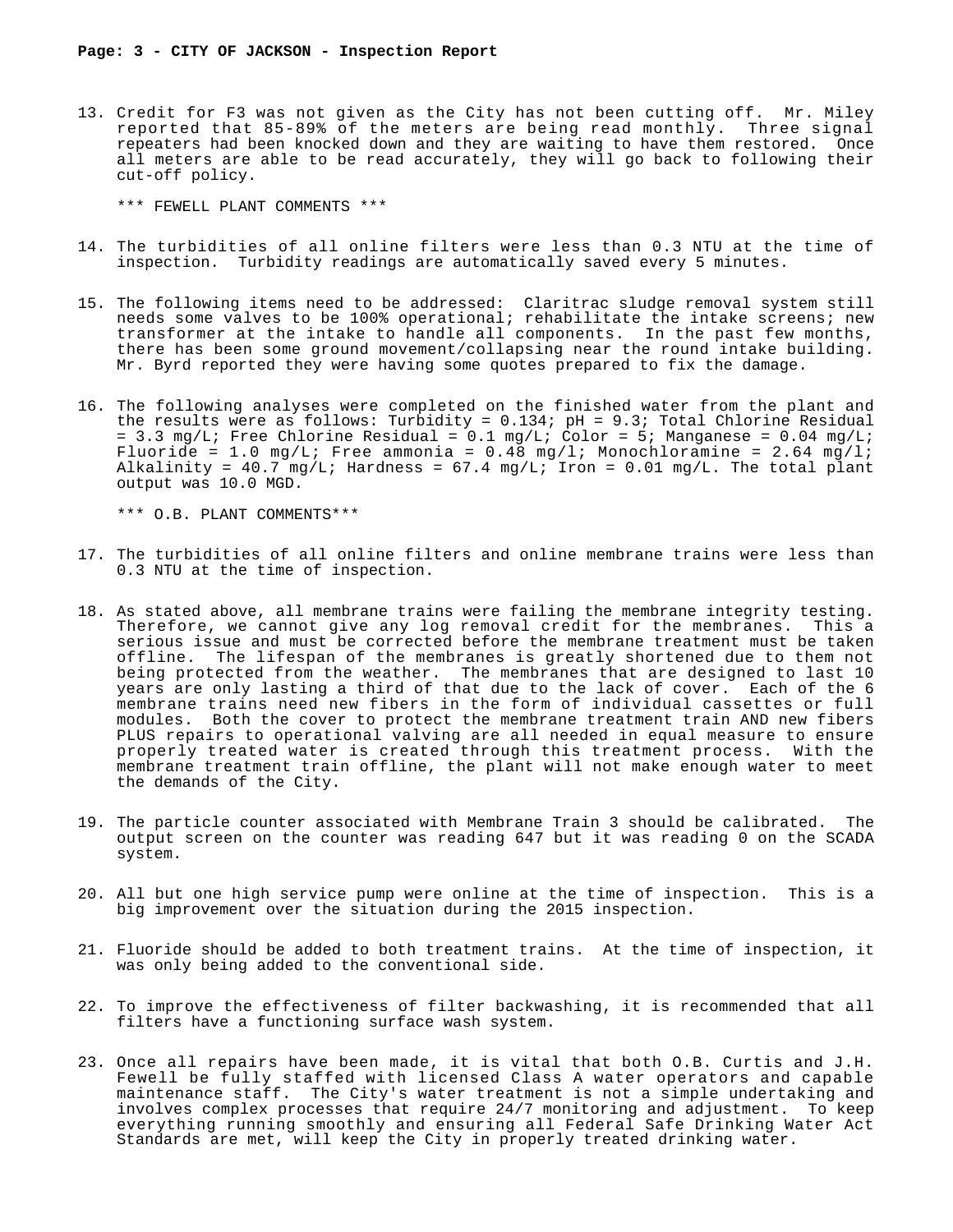- 24. The average flow rate was 7.5 MGD from the conventional side and 15.5 MGD from the membrane side, for a total plant output of 23 MGD.
- 25. The following analyses were completed on the finished water from High Service 1, which is predominantly water from the conventional side: Turbidity =  $0.021$ ; pH = 9.0; Total Chlorine Residual =  $3.4 \text{ mg/L}$ ; Free Chlorine Residual =  $0.2 \text{ mg/L}$ ; Alkalinity = 29 mg/L; Hardness = 19.4 mg/l; Iron = 0.1 mg/L; Manganese = 0.0  $mg/L$ ; Free ammonia = 0.41 mg/l; Monochloramine = 3.16 mg/l; Color = 4 units; Fluoride =  $0.7 \text{ mg/L}$ .
- 26. The following analyses were completed on the finished water from High Service 2, which is predominantly water from the membrane side: Turbidity =  $0.161$ ; pH =  $9.4$ ; Total Chlorine Residual = 3.5 mg/L; Free Chlorine Residual =  $0.1$  mg/L; Alkalinity = 22.1 mg/L; Hardness = 13.5 mg/l; Iron = 0.0 mg/L; Manganese = 0.002 mg/L; Fluoride =  $0.0$  mg/L; Free ammonia =  $0.3$  mg/l; Monochloramine =  $3.72$  mg/l; Color = 15 units.

\*\*\* GENERAL REMINDER COMMENTS \*\*\*

- 27. When repairs are made on the distribution system, all lines affected should be properly chlorinated and flushed before they are placed back in service.
- 28. Whenever system pressure is lost, even for brief periods of time, contaminants may be introduced to the system through back-siphonage and/or back flow. When this occurs, system officials should notify all customers in the affected area to boil their drinking water vigorously for one minute. This boil water notice should remain in effect until clear bacteriological samples have been obtained.

Completed by Amy L. McLeod, E.I. on 12/21/2016.

Reviewed by Greg Caraway, P.E. on 01/03/2017.

If you have any questions, please call (601)576-7518.

pc:

TERRY WILLIAMSON, OFFICIAL CYNTHIA H HILL, OPERATOR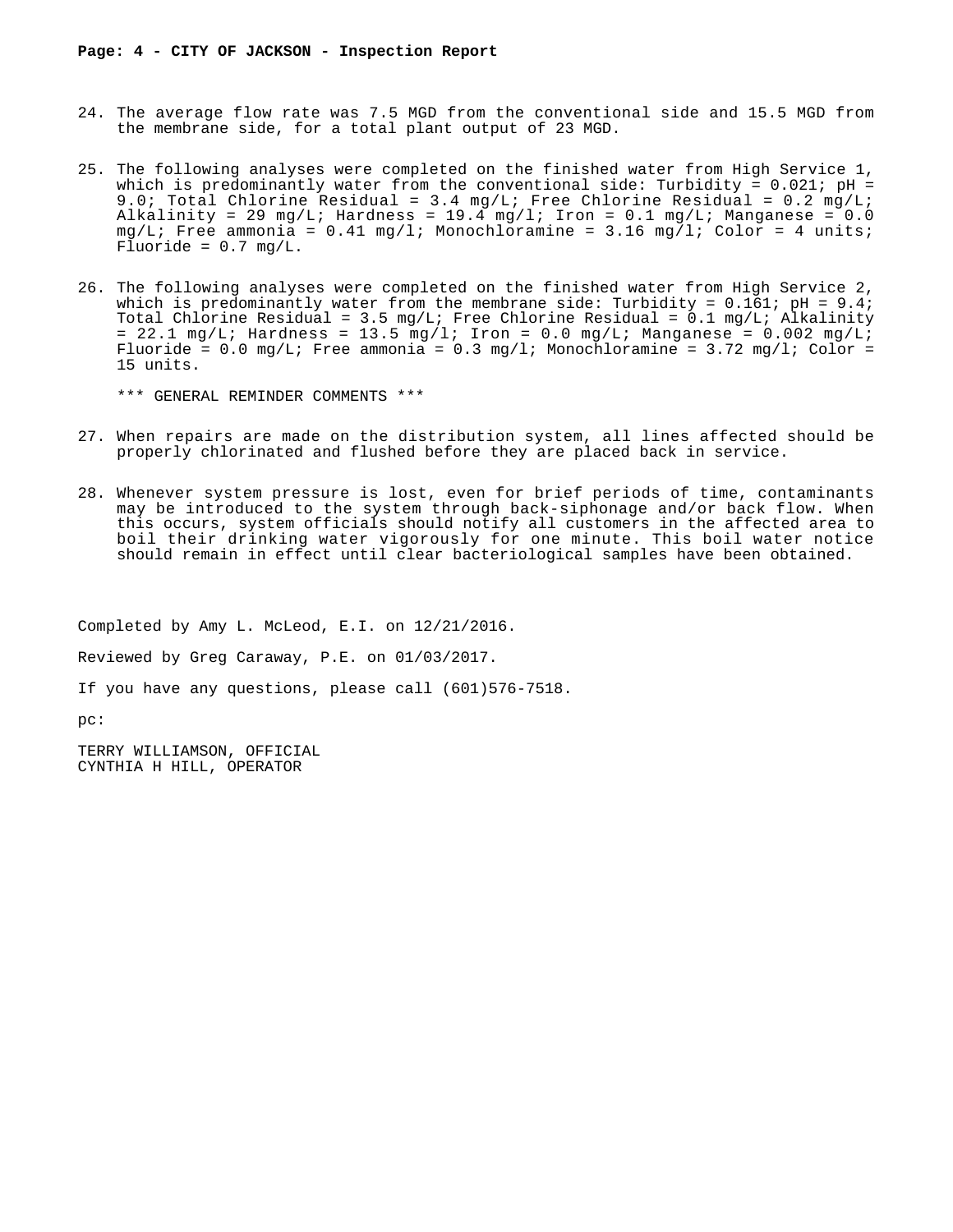STANDARD FORM



# **Mississippi Department of Health Bureau of Public Water Supply**

## **FY 2017 Public Water System Capacity Assessment Form**

**NOTE:** This form must be completed whenever a routine sanitary survey of a public water system is conducted by a regional engineer of the Bureau of Public Water Supply

| PWS ID#: 0250008<br>_ Class: <u>A</u> Survey Date: <u>__11-18-2016</u> | County: <b>HINDS</b> |  |
|------------------------------------------------------------------------|----------------------|--|
| Public Water System: CITY OF JACKSON                                   | Conn: 77050          |  |
| Certified Waterworks Operator: CYNTHIA H HILL                          | Pop: <u>192547</u>   |  |

## **CAPACITY RATING DETERMINATION**

Technical (T) Capacity Rating: [ **2** ] Managerial (M) Capacity Rating [ **4** ] Financial (F) Capacity Rating [ **4** ]

Capacity Rating  $= \frac{T + M + F}{2} = \frac{10}{2} = 3.3$  Overall Capacity Rating = 3.3 =  $1<sub>0</sub>$ = 3.3

| city Rating | $1 + W1 + \Gamma$ |  |
|-------------|-------------------|--|
|             |                   |  |

Completed by Amy L. McLeod, E.I. on 12/21/2016

Reviewed by Greg Caraway, P.E. on 01/03/2017

**Comments:**

| <b>Technical Capacity Assessment</b>                                                                                                                                                                                                                                                                                                                                                                                                                                                                                                                                                                                                                                              | Point<br><b>Scale</b>                                    | Point<br>Award |  |
|-----------------------------------------------------------------------------------------------------------------------------------------------------------------------------------------------------------------------------------------------------------------------------------------------------------------------------------------------------------------------------------------------------------------------------------------------------------------------------------------------------------------------------------------------------------------------------------------------------------------------------------------------------------------------------------|----------------------------------------------------------|----------------|--|
| [T1] Does the water system have any significant deficiencies? $(Y)N$ ]                                                                                                                                                                                                                                                                                                                                                                                                                                                                                                                                                                                                            | $N - 1pt$ .<br>$Y - 0pt.$                                | $\mathbf{0}$   |  |
| [T2] 1) Was the water treatment process functioning properly? $[\underline{Y(N)}]$ (i.e. Is pH, iron, free chlorine, fluoride, etc. within acceptable range?) 2) Was needed water system equipment in place and<br>functioning properly at the time of survey? $(Y)N$ (NOTE: Equipment deficiencies must be identified<br>in survey report.) $\hat{\mathbf{3}}$ ) Were records available to the regional engineer clearly showing that all water<br>storage tanks have been inspected and cleaned or painted (if needed) within the past 5 years?<br>(NOTE: All YESs required to receive point)<br>$(Y)$ N NA]                                                                    | All $Y - 1$ pt.<br>Else $-0$ pt.                         | $\Omega$       |  |
| [T3] 1) Was the certified waterworks operator or his/her authorized representative present for the<br>survey? $[(Y)N]$ 2) Was log book up to date and properly maintained and did it show that MSDH<br>Minimum JOB Guidelines for W. W. Operators were being met? $[(Y)N]$ 3) Was the water system<br>properly maintained at the time of survey? $[(Y)N]$ 4) Did operator satisfactorily demonstrate to the<br>regional engineer that he/she could fully perform all water quality tests required to properly operate this<br>(NOTE: All YESs required to receive point)<br>water system? $(Y)N$                                                                                  | All $Y - 1$ pt.<br>Else $-0$ pt.                         | 1              |  |
| [T4] 1) Does water system routinely track water loss and were acceptable water loss records available<br>for review by the regional engineer? $(\sum N)$ 2) Is water system overloaded? (i.e. serving customers in excess of MSDH approved design capacity)? [ $Y(\widehat{N})$ 3) Was there any indication that the water system<br>is/has been experiencing pressure problems in any part(s) of the distribution system? $[Y(N)]$ (based on<br>operator information, customer complaints, MSDH records, other information) 4) Are well pumping<br>tests performed routinely? $(Y)$ N NA<br>(NOTE: YES FOR #1 & YES OR N/A FOR #4 AND NOs FOR #2 & #3 required to receive point) | $1)Y - pt.$<br>$2)N - pt.$<br>$3)N - pt.$<br>$4)Y - pt.$ | 1              |  |
| [T5] 1) Does the water system have the ability to provide water during power outages? (i.e. generator,<br>emergency tie-ins, etc.) [ $Y(N)$ ] 2) Does the water system have a usable backup source of water?<br>(NOTE: Must be documented on survey report)<br>Y)N]                                                                                                                                                                                                                                                                                                                                                                                                               | All $Y - 1$ pt.<br>Else $-0$ pt.                         | $\overline{0}$ |  |
| <b>TECHNICAL CAPACITY RATING = [</b><br>2 (Total Points)                                                                                                                                                                                                                                                                                                                                                                                                                                                                                                                                                                                                                          |                                                          |                |  |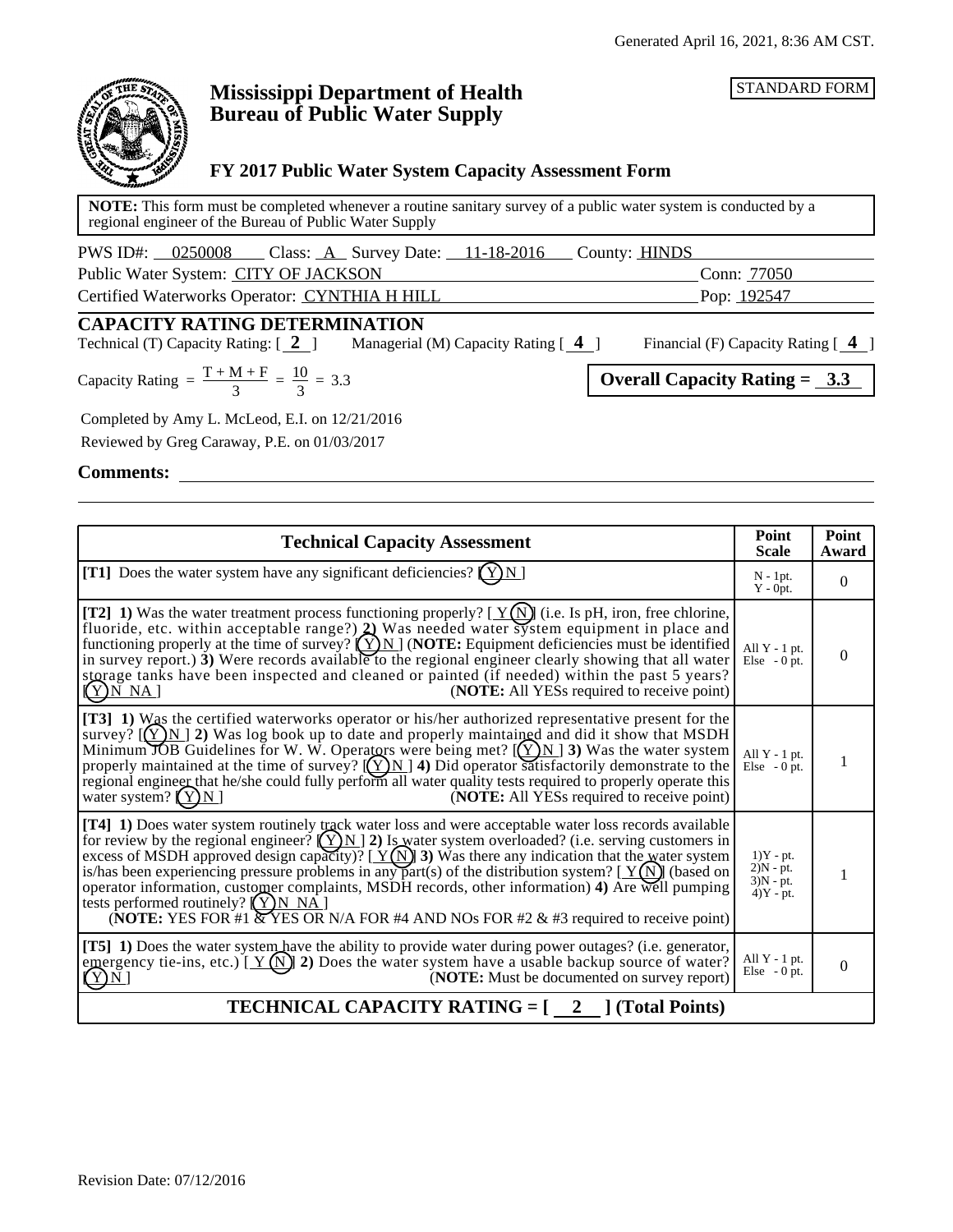FY 2017 Public Water System Capacity Assessment Form Survey Date: 11-18-2016

| <b>Managerial Capacity Assessment</b>                                                                                                                                                                                                                                                                                                                                                                                                                                                                                                                                                                              | Point<br><b>Scale</b>             | Point<br>Award |
|--------------------------------------------------------------------------------------------------------------------------------------------------------------------------------------------------------------------------------------------------------------------------------------------------------------------------------------------------------------------------------------------------------------------------------------------------------------------------------------------------------------------------------------------------------------------------------------------------------------------|-----------------------------------|----------------|
| [M1] Were all SDWA required records maintained in a logical and orderly manner and available for<br>review by the regional engineer during the survey? $(Y)N$                                                                                                                                                                                                                                                                                                                                                                                                                                                      | $Y - 1pt.$<br>$N - 0pt.$          |                |
| [M2] 1) Have acceptable written policies and procedures for operating this water system been formally<br>adopted and were these policies available for review during the survey? $[(Y)N]2$ Have all board<br>members (in office more than 12 months) completed Board Member Training? $[(Y)NNA]$ 3) Does<br>the Board of Directors meet monthly and were minutes of Board meetings available for review during<br>the survey 2 (NOTE: Quarterly meetings allowed if system has an officially designated full time<br>(NOTE: ALL YESs or NAs required to receive point. NA - Not Applicable)<br>manager) $(Y)$ N NA | All $Y - 1$ pt.<br>$Else - 0 pt.$ |                |
| [M3] Has the water system had any SDWA violations since the last Capacity Assessment? $(Y)N$ ]                                                                                                                                                                                                                                                                                                                                                                                                                                                                                                                     | $N - 1pt$ .<br>$Y - 0pt.$         | 0              |
| [M4] Has the water system developed a long range improvements plan and was this plan available for<br>review during the survey? $(Y)N$                                                                                                                                                                                                                                                                                                                                                                                                                                                                             | $Y - 1pt.$<br>$N - Opt.$          |                |
| [M5] 1) Does the water system have an effective cross connection control program in compliance with<br>MSDH regulations? $(Y)$ N   2) Was a copy of the MSDH approved bacti site plan and lead/copper site<br>plan available for review during the survey and do the bacti results clearly show that this approved plan<br>is being followed? $(Y)N$<br>( <b>NOTE:</b> All YESs required to receive point)                                                                                                                                                                                                         | All $Y - 1$ pt.<br>$Else - 0 pt.$ |                |

# **MANAGERIAL CAPACITY RATING = [4 ] (Total Points)**

| <b>Financial Capacity Assessment</b>                                                                                                                                                                                                                                                                                                                                                                                                                                         | Point<br><b>Scale</b>            | Point<br>Award |  |
|------------------------------------------------------------------------------------------------------------------------------------------------------------------------------------------------------------------------------------------------------------------------------------------------------------------------------------------------------------------------------------------------------------------------------------------------------------------------------|----------------------------------|----------------|--|
| [F1] Has the water system raised water rates in the past 5 years? $[(Y)N]$ (NOTE: Point may be<br>awarded if the water system provides acceptable financial documentation clearly showing that a rate<br>increase is not needed, i.e. revenue has consistently exceeded expenditures by at least 10%, etc.)                                                                                                                                                                  | $Y - 1pt.$<br>$N - 0pt$ .        | 1              |  |
| [F2] Does the water system have an officially adopted policy requiring that water rates be routinely<br>reviewed and adjusted as appropriate and was this policy available for review during the survey?<br>$(Y)N$ ]                                                                                                                                                                                                                                                         | $Y - 1pt$ .<br>$N - 0pt$ .       | 1              |  |
| [F3] Does the water system have an officially adopted cut-off policy for customers who do not pay<br>their water bills, was a copy of this policy available for review by the regional engineer, and do system<br>records (cut-off lists, etc.) clearly show that the water system effectively implements this cut-off<br>policy? $[\underline{Y(N)}]$                                                                                                                       | $Y - 1pt$ .<br>$N - Opt.$        | $\Omega$       |  |
| [F4] Was a copy of the water system's officially adopted annual budget available for review by the<br>regional engineer and does the water system's financial accounting system clearly and accurately track<br>the expenditure and receipt of funds? $(Y)N$                                                                                                                                                                                                                 | $Y - 1pt.$<br>$N - 0pt.$         |                |  |
| [F5 - Municipal Systems] 1) Is the municipality current in submitting audit reports to the State<br>Auditor's Office? $(\overleftrightarrow{Y} N)$ 2) Was a copy of the latest audit report available for review at the time of the<br>survey? $[(Y)N]$ 3) Does this audit report clearly show that water and sewer fund account(s) are<br>maintained separately from all other municipal accounts? $(Y)N$<br>(NOTE: Yes answer to all questions required to receive point.) | All $Y - 1$ pt.<br>Else $-0$ pt. | 1              |  |
| [F5 - Rural Systems] 1) Has the rural water system filed the required financial reports with the State<br>Auditor's Office and were these reports available for review? $[\underline{Y} \underline{N}]$ 2) Does the latest financial report<br>show that receipts exceeded expenditures? $[\underline{Y} \underline{N}]$<br>( <b>NOTE:</b> Yes answer to both questions required to receive point)                                                                           | All $Y - 1$ pt.<br>Else $-0$ pt. |                |  |
| <b>FINANCIAL CAPACITY RATING = <math>\begin{bmatrix} 4 &amp; 3 \end{bmatrix}</math> (Total Points)</b>                                                                                                                                                                                                                                                                                                                                                                       |                                  |                |  |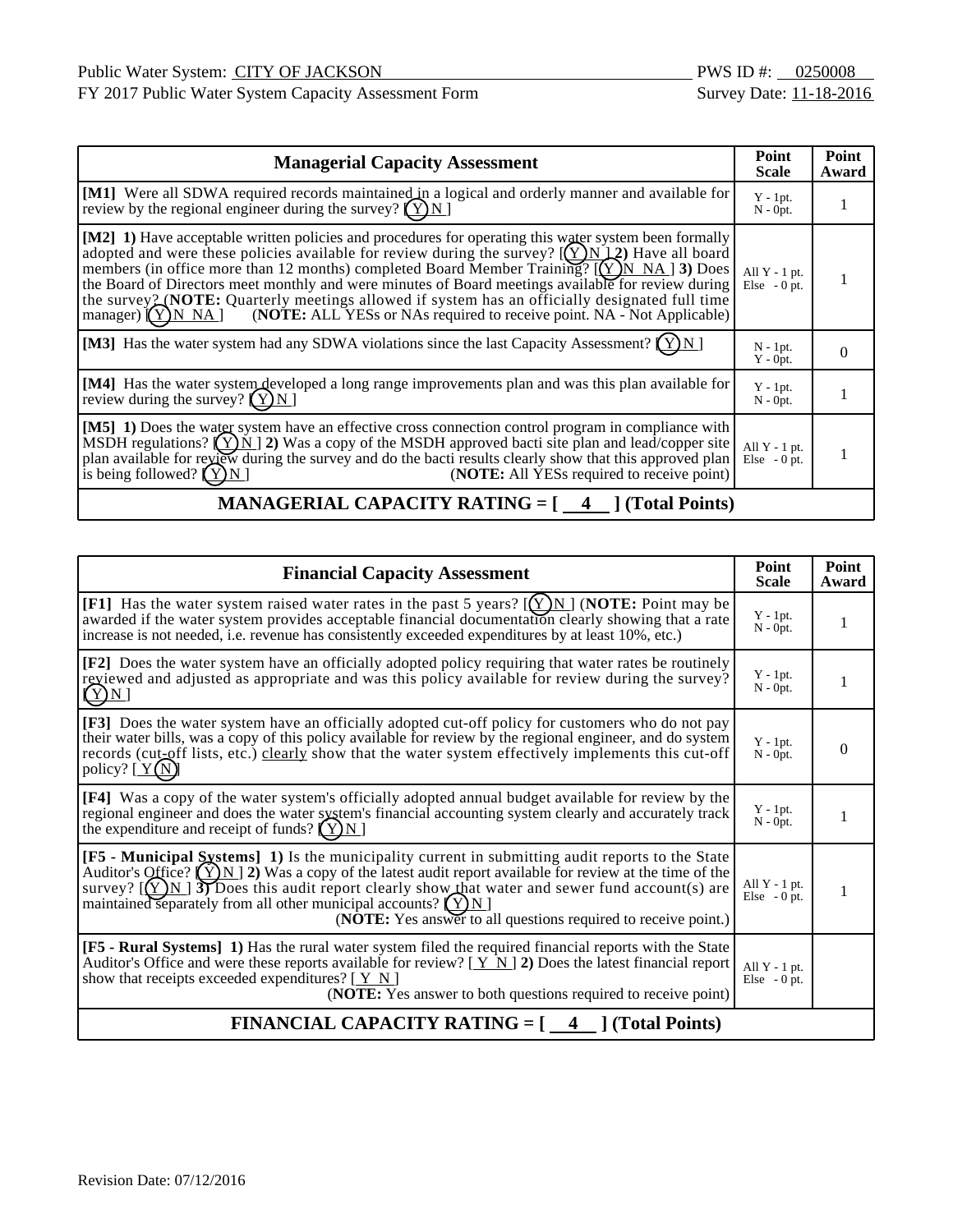System: **CITY OF JACKSON** ID: **0250008** Class: **A** County: **HINDS**

Date Completed: **11/25/2020** Connections - Actual: **65640** Equivalent: **84521** Design Capacity: **107639** Percent Design Capacity: **84521/107639 = 78.5%**

J H FEWELL WATER TREATMENT PLANT

\*\*\*\* CT calculations for FEWELL \*\*\*\*\* There are four disinfection segments at Fewell, and the contact time must be determined for each segment to achieve 4-log inactivation of viruses, 3-log inactivation of Giardia, and 3.5-log inactivation of Crypto.

Fewell is required to achieve 0.3 turbidity units 95% of the time to comply with the SWTR. If this treatment is achieved, credit can be given for 2-log removal of viruses & Crypto and 2.5-log removal of Giardia. Free chlorine, chloramination, and UV disinfection must then attain the remaining 2-log inactivation of viruses, 0.5-log inactivation of Giardia, and 1.5-log of Crypto.

Book values: CT required for  $0.5$ -log inactivation of giardia at 10C and pH at  $6.5 = 19$  mg/L min CT required for 2-log inactivation of viruses at 10C and pH at  $6.5 = 3$  mg/L min

The first segment is free chlorine contact between the point of chlorine injection (at the head of the outlet pipe from the sedimentation basin) and the point of ammonia injection (at the end of the outlet pipe just prior to ammonia injection).

The second is the contact time of free chlorine in the filters during normal filter operation.

The third is the contact time in the clearwell.

The fourth is the UV disinfection.

\*\*BASED ON THE TURBIDITY FILTER DATA SUBMITTED ON MONTHLY OPERATING REPORTS, MSDH IS SETTING A MAXIMUM TREATMENT CAPACITY OF 20 MGD. THE 7/13 MGD SPLIT BETWEEN BASINS IS BASED ON STANDARD OPERATION WHEN 20 MGD IS BEING TREATED.\*\*

\*\*CHLORINE RESIDUALS AND FLOW RATES UPDATED TO REFLECT WHAT THE PLANT WAS TREATING ON 11/09/20\*\*

CT SEGMENT 1 (pipes between sed basins and ammonia injection): The free chlorine is measured by chlorine analyzers which communicate with the ammonia feed system. The concentration of free chlorine in the pipe between Sed Basin #3 and the filters was 3.53 mg/L. The concentration of free chlorine in the pipe between Sed Basin #4 and the filters was 4.58 mg/L.

Calculating the free chlorine contact time between chlorine injection and ammonia injection (at maximum design flows):

Sed basin #3: Pipe dimensions: Length = 351 ft; Diameter = 42 in = 3.5 ft. Volume in pipe =  $0.785 \times 3.5 \times 3.5 \times 351 \times 7.48 = 25,247$  gallons Estimated flow through Sed basin #3 train: 4 MGD Contact time =  $25,247$  gallons/4,000,000 gal/day x 1440 min/day = 9.09 min Sed basin #4: Pipe dimensions: Length =  $357$  ft; Diameter =  $48$  in =  $4$  ft. Volume = 33,540 gallons Estimated flow through Sed basin #4 train: 15 MGD Contact time = 33,540/15,000,000 x 1440 = 3.22 min

CT SEGMENT 1 (using shortest contact time of  $3.22$  min) =  $4.38$  mg/L x  $3.22$  min  $= 14.1$  mg/L min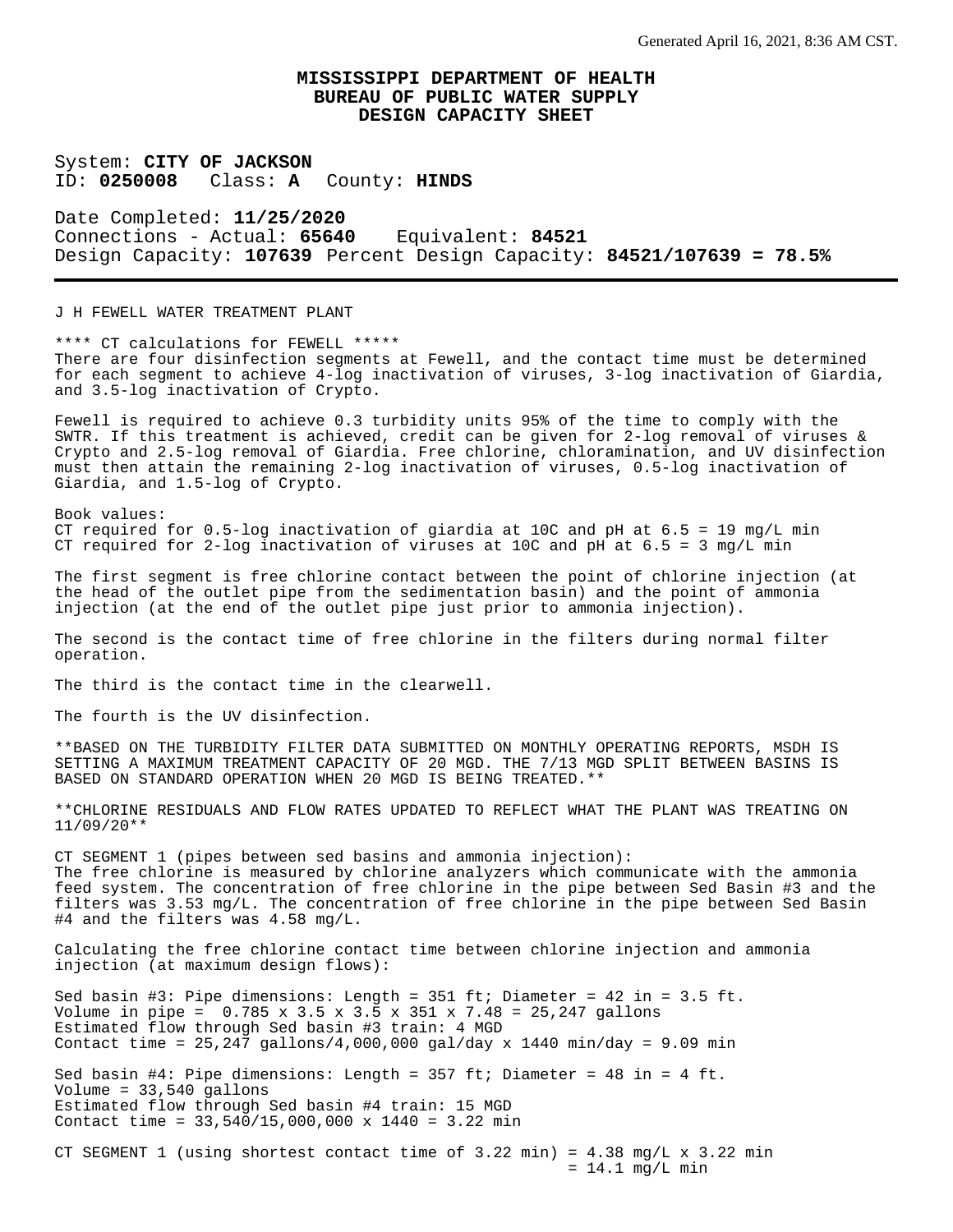CITY OF JACKSON 11/25/2020

(Note: Virus inactivation is achieved in Segment 1; 14.1 mg/L min > 3 mg/L min) SEGMENT 1 LOG INACTIVATION =  $14.1$  mg/L min/19 mg/L min \* (0.5 log) = 0.37 log CT SEGMENT 2 (Disinfection in filters): Disinfectant contact time between filters and clearwell/storage outlet: Calculate volume of water in filters and estimated residence time: Volume =  $L X W X D$  (where  $D =$  depth of water above filter media) = (20 ft x 10 ft x 1.5 ft) \* 7.48 gal/cu.ft. \* 8 filters + (25 ft x 28 ft x 3 ft) \* 7.48 gal/cu.ft. \* 3 filters = 17,952 gallons + 47,124 gallons = 65,076 gallons Residence time =  $(65,076 \text{ gallons}/19,000,000 \text{ gallons/day})* 1440 \text{ min/day}$ Residence time = 4.93 minutes CT SEGMENT 2 (assuming chlorine concentration = finished water chlorine concentration =  $0.3$  mg/L) CT SEGMENT  $2 = 0.2$  mg/L  $*$  4.93 minutes = 0.986 mg/L min SEGMENT 2 LOG INACTIVATION =  $0.986$  mg/L min / 19 mg/L min \*  $(0.5 \text{ log})$  =  $0.026$  log CT SEGMENT 3 (Disinfection in the clearwell): Using the clearwell volume of 3.8 MG and a pre-determined baffling factor of 0.233: Contact time =  $3.8$  MG/20 MGD x 1440 minutes/day x 0.233 =  $63.7$  minutes Free chlorine measured in finished water =  $0.2$  mg/L CT SEGMENT  $3 = 63.7$  minutes x 0.2 mg/L = 12.7 mg/L min SEGMENT 3 LOG INACTIVATION =  $12.7$  mg/L min / 19 mg/L min \* (0.5 log) = 0.34 log Total CT using free chlorine =  $(14.1 + 0.986 + 12.7)$  mg/L min = 27.8 mg/L min Total LOG INACTIVATION using free chlorine = SEGMENT 1 + SEGMENT 2 + SEGMENT 3 Total LOG INACTIVATION using free chlorine =  $0.37 + 0.026 + 0.34 = 0.736$  log CT SEGMENT 4 (UV Disinfection): At the time of the inspection, Pump 3 was pumping 7.9 MGD and dosing 26.4 mJ/sq.cm and Pump 4 was pumping 7.9 MGD and dosing 27.4 mJ/sq.cm. According to 40 CFR 141.720 (d)(1), a dose of 3.9 mJ/sq.cm. will achieve a 1.5 log inactivation of Crypto and 1.5-log inactivation of Giardia. Therefore, the UV disinfection more than adequately achieves the remaining inactivation of Giardia & Crypto. NOTE: Any time that the UV disinfection is offline on any service pump, that service pump MUST be taken offline as free chlorine is not enough to achieve the log credit removal for Crypto. \*\*\* FEWELL DESIGN CAPACITY \*\*\*\* Rated treatment capacity of plant = 20 MGD (limiting factor) Clearwell volume = 3.8 MG 2 additional ground storage tanks @ 5MG each = 10 MG Total storage located at the plant = 3.8 MG + 10 MG = 13.8 MG Usable storage (volume filled in 6 hours) = 20 MGD/24 hrs/day  $x$  6 hrs = 5 MG Plant capacity = rated treatment capacity of plant + usable storage/200 minutes Plant capacity = 20 MGD + (5 MG/200 min \* 1440 min/day) = 56 MGD Service pump capacity =  $(9+9+9+7)$  = 34 MGD

FEWELL DESIGN CAPACITY =  $20,000,000$  gal/day/1440 min/day = 13,889 GPM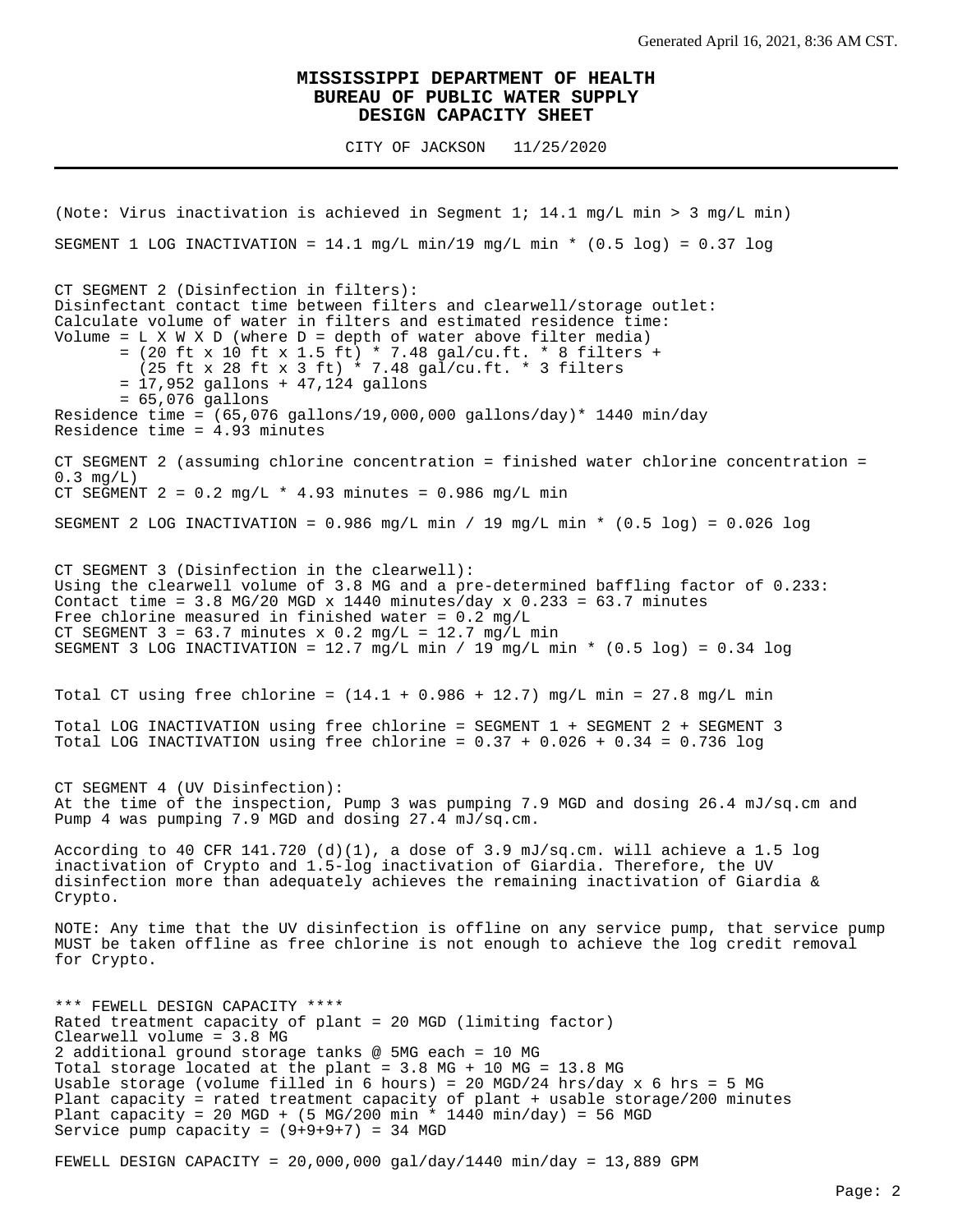CITY OF JACKSON 11/25/2020

#### O B CURTIS WATER TREATMENT PLANT

\*\*\*\* CT calculations for OB Curtis \*\*\*\*

This plant must meet 4-log inactivation of viruses, 3-log inactivation of Giardia, and 3.5-log inactivation of Crypto.

The conventional side is required to achieve 0.3 turbidity units 95% of the time to comply with the SWTR, so credit can be given by default for 2-log removal of viruses & Crypto and 2.5-log removal of Giardia. Free chlorine, chloramination, and UV disinfection must then attain the remaining 2-log inactivation of viruses, 0.5-log inactivation of Giardia, and 1.5-log of Crypto.

The membrane system is required to achieve <0.15 turbidity units 95% of the time to comply with the SWTR, so credit can be given by default for 2-log removal of viruses, 3-log inactivation of Giardia, and 2-log inactivation of Crypto. Free chlorine must achieve the remaining 2-log of viruses. Maintaining membrane integrity must achieve the remaining 1.5-log inactivation of Crypto.

\*\*MEMBRANE INTEGRITY TESTING (MIT) MUST BE COMPLETED EVERY 24 HOURS, PER THE CFR. IF THE TRAIN FAILS MIT, IT MUST BE TAKEN OFFLINE UNTIL IT PASSES. IF TRAIN TURBIDITIES EXCEED 0.15 NTU, THAT TRAIN \*MUST\* BE TAKEN OFFLINE UNTIL IT PASSES MIT.\*\*

\*\*THE CONVENTIONAL SIDE OF THE PLANT HAS 4 FILTERS ONLINE AND THE MEMBRANE SIDE OF THE PLANT HAS 2 TRAINS THAT CONSISTENTLY PASS MIT. CAPACITY OF THE PLANT HAS BEEN LOWERED TO REFLECT WHAT THE PLANT CAN ACTUALLY TREAT. EACH SIDE WAS RATED AT 25 MGD.

25 MGD / 6 (FILTERS & TRAINS) =  $4.2$  MGD/FILTER OR TRAIN

CONVENTIONAL: 4.2 MGD \* 4 FILTERS = 16.8 MGD MEMBRANE: 4.2 MGD \* 2 TRAINS = 8.4 MGD

TOTAL PLANT CAPACITY: 25.2 MGD

CT CALCULATIONS WILL REMAIN AT MAX CAPACITY OF 25 MGD

Book values: CT required for  $0.5$ -log inactivation of giardia at 10C and pH at  $6.5 = 19$  mg/L min CT required for 2-log inactivation of viruses at 10C and pH at  $6.5 = 3$  mg/L min

The clearwell is divided into two separate zones based on their baffling. The conventional and membrane treatment trains feed mirror image clearwells, so the T and CT values below apply to each treatment process.

Zone 1: Volume = 1.989 MG; BF = 0.7  $T = [(1.989 \text{ MG} / 25 \text{ MGD})*0.7] * 1440 \text{ min/day} = 80.2 \text{ min}$  @ 25 MGD Zone 2: Volume = 1.658 MG; BF = 0.3  $T = [(1.658 / 25 MGD)*0.3] * 1440 m in/day = 28.7 m in @ 25 MGD$ 

Total T =  $80.2 + 28.7 = 108.9$  min

The free chlorine residual measured from High Service 1 (conventional side) finished water =  $0.1$  mg/L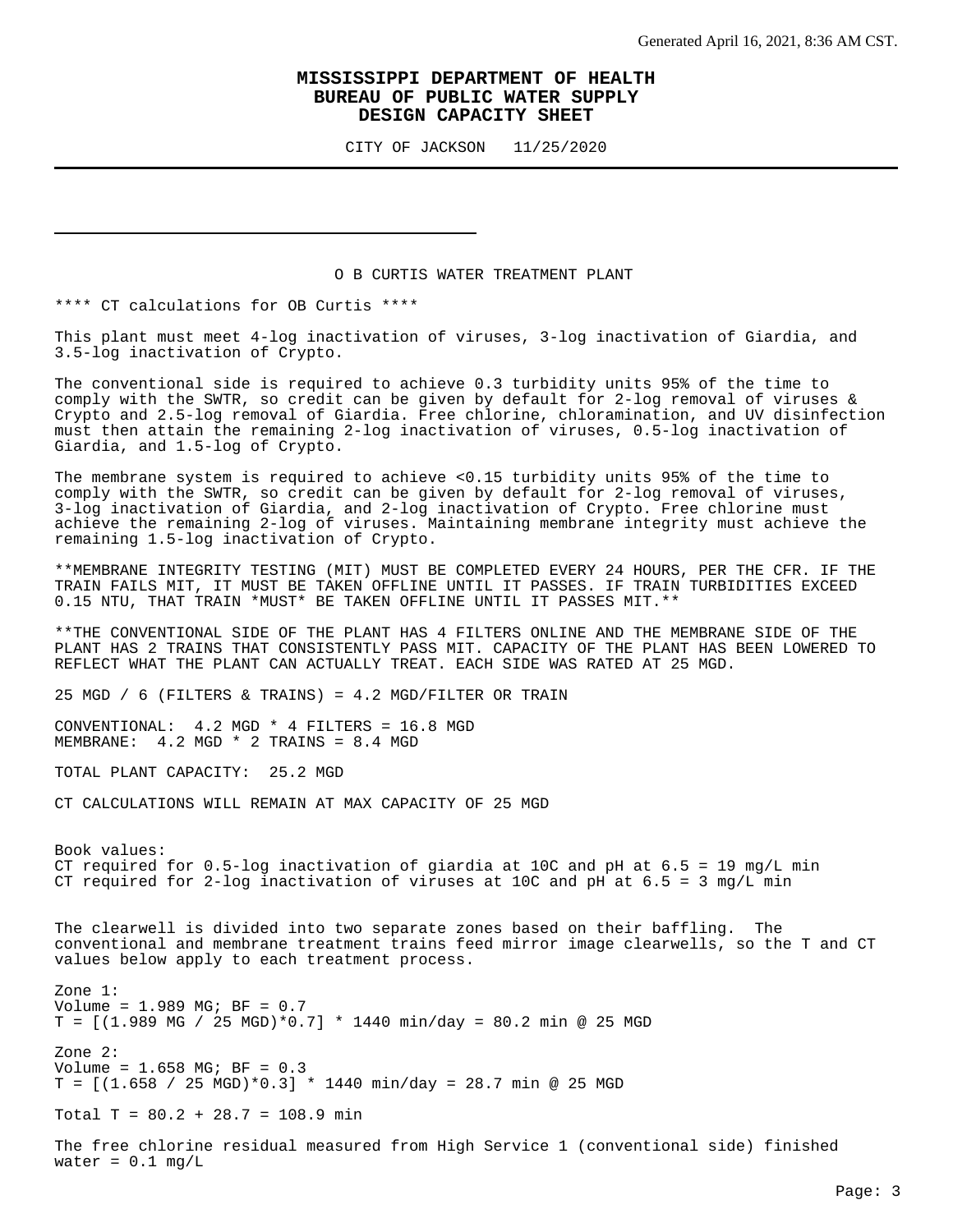CITY OF JACKSON 11/25/2020

 $Ct25 = 0.1$  mg/l \* 108.9 minutes = 10.89 mg/L min

Virus inactivation achieved at 0.1 mg/L free chlorine at 25 MGD; 10.89 mg/L min > 3 mg/L min

Giardia log inactivation = 10.89 mg/L min / 19 mg/L min \*  $(0.5)$  = 0.29 log Remaining 0.5-log Giardia inactivation not achieved by free chlorine contact time in clearwell.

UV disinfection - UV unit attached to each filter Each UV unit must be dosing a minumum of 4 mJ/sq.cm. to achieve the final 1.5-log removal of Crypto and the remaining 0.21-log removal of Giardia.

\*IF AT ANY TIME A UV UNIT IS OUT OF SERVICE, THE CORRESPONDING FILTER MUST BE TAKEN OUT OF SERVICE. CRYPTO AND GIARDIA REMOVAL IS NOT ACHIEVED WITHOUT UV DISINFECTION\*

Full CT credit for the conventional side at maximum treatment capacity of 25 MGD can be given, so full CT credit at decreased capacity of 16.8 MGD can be given.

The free chlorine residual measured from High Service 2 (membrane side) finished water = 0.2 mg/L.

Using this minimum concentration throughout the clearwell and flow rate of 25 MGD, the contact time is:  $T = 108.9$  min

 $CT = 0.2 mg/L * 108.9 minutes = 21.78 mg/L min$ 

Virus inactivation achieved at 0.3 mg/L free chlorine at 25 MGD; 21.78 mg/L min > 3 mg/L min

Giardia & Crypto log inactivation achieved by maintaining turbidities <0.15 NTU 95% of the time. Any time turbidities exceed 0.15 NTU, that train must be taken offline.

Full CT credit for the membrane side at maximum treatment capacity of 25 MGD can be given, so full CT credit at decreased capacity of 8.4 MGD can be given.

Treatment capacity is not limited on either side by CT.

TOTAL TREATMENT CAPACITY AT OB CURTIS = Conventional (16.8 MGD) + Membrane (8.4 MGD) = 25.2 MGD

\*\*\* OB CURTIS DESIGN CAPACITY \*\*\* Raw water pump capacity =  $(9+8+9+8+8+17+8+17)$  MGD = 84 MGD Rated treatment capacity of plant = 25.2 MGD (limiting factor) Service pump capacity =  $(8+8+12+12+12+16+16+22+22) = 128$  MGD Total storage located at the plant (clearwell capacity) = 10 MG Usable storage (volume filled in 6 hours) = 25.2 MGD/24 hrs/day x 6 hrs = 6.3 MG Total plant capacity = rated treatment capacity of plant + usable storage/200 minutes Total plant capacity = 25.2 MGD +  $(6.3 \text{ MG}/200 \text{min} * 1440 \text{ min}/\text{day}) = 70.56 \text{ MGD}$ This does not exceed the service pump capacity of 128 MGD, so: OB CURTIS DESIGN CAPACITY = 70.56 MGD